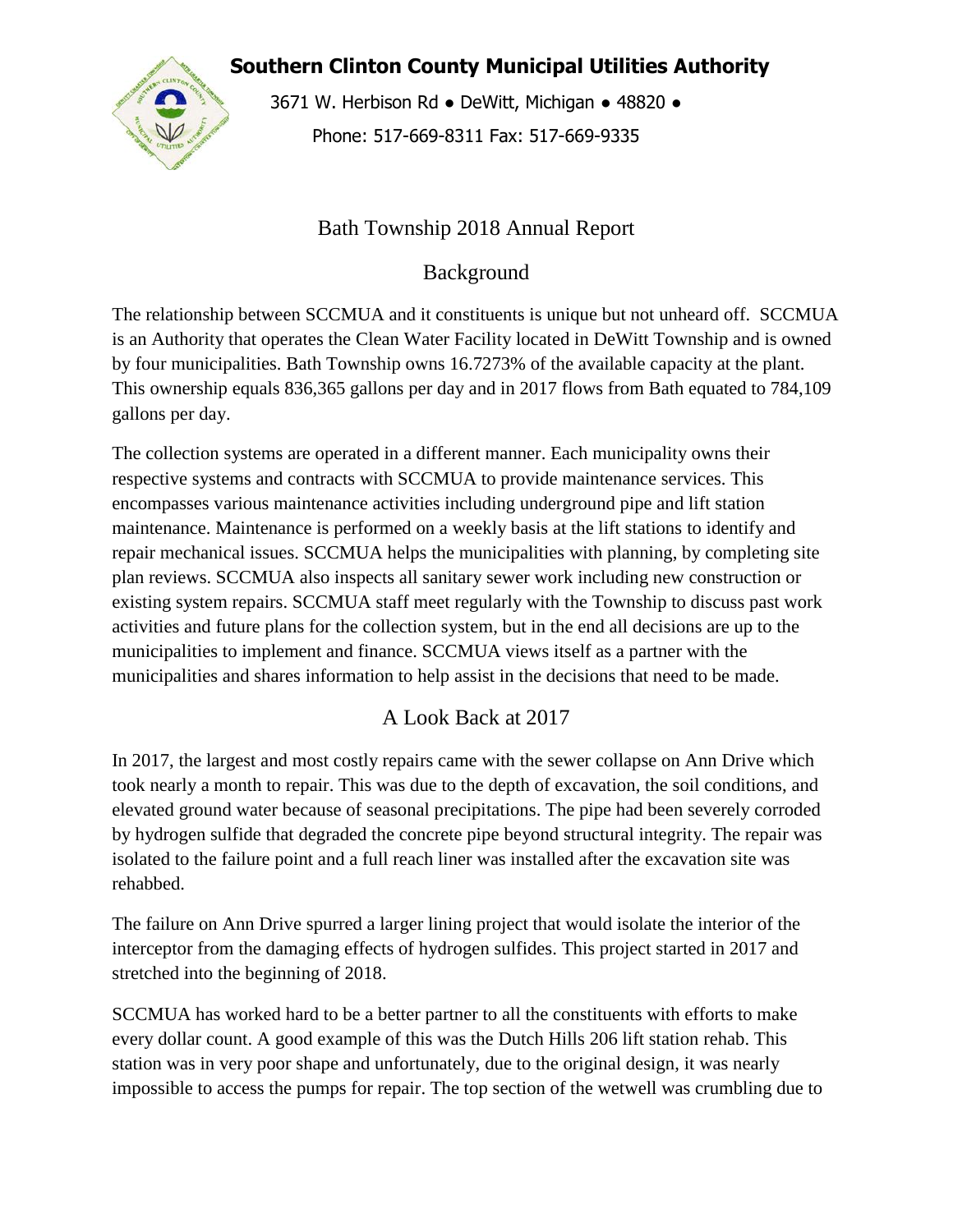poor construction materials. SCCMUA solicited quotes to rehab the station utilizing the existing wetwell and valve chamber. The quotes came in as high as \$140,000. Staff chose to take a different approach and looked at what we could do in house and what specific items we could contract out. This totaled approximately \$40,000 and with the Township's consent, SCCMUA took on this challenge and the result was a success. This project will help prolong the Townships funds and provide adequate service to the Dutch Hills community for many years to come.



#### Pre Rehab

Post Rehab



As you can see from the pictures, this rehab was a huge achievement, utilizing stainless steel hardware, aluminum hatches, and vented trays to allow fresh air to circulate to maximize corrosion resistances.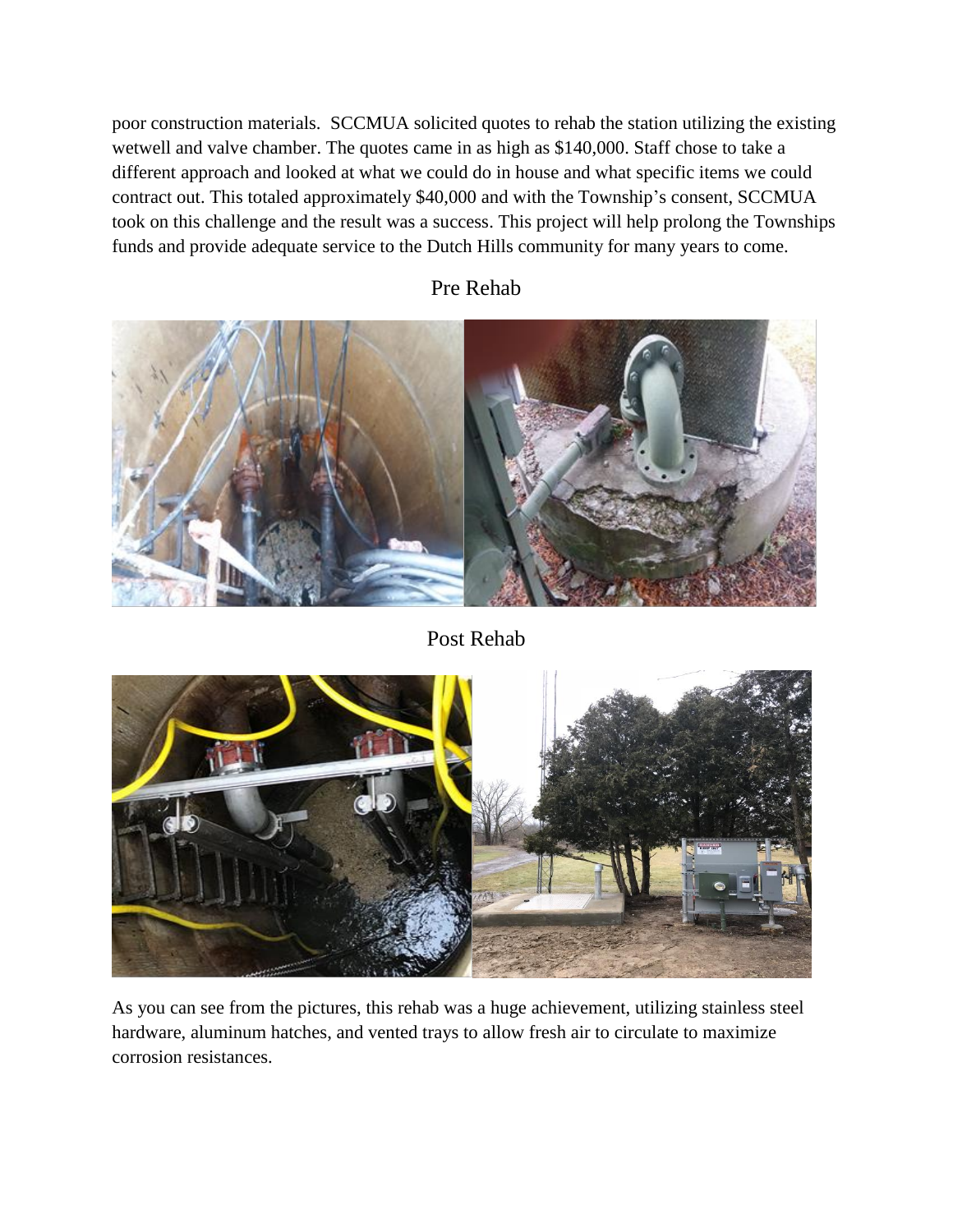Other lift stations in the system benefited from replacements as well. In conjunction with the Township, SCCMUA replaced/rebuilt many pumps. A total of six pumps were replaced this year equating to nearly 15% of all the pumps in the Township, thus bolstering the reliability of the system.

## Pumps Replacements

Station 204 (Park Lake Rd) will have a new panel and pump installed and will be finished early in 2018.

Station 206 (Dutch Hill) was highlighted above.

Station 210 (Thorngate) had a new pump installed due to catastrophic failure of the previous pump.

Station 212 (Chandler Rd) had a new pump installed. The pump had failed beyond repair.

Station 217 (Coleman Rd) had a new pump installed. This pump was operating off the curve and failed beyond repair.

## Plant Work at SCCMUA

In 2017, SCCMUA continued the RBC heavy maintenance project utilizing SCCMUA staff. This project was scheduled to take 6 years as the ability to take an RBC train down is limited to certain times of the year. This project included the resurfacing of the bearing surfaces, new bearings, and new air valves, and new air diffusers. Last year, the Board approved the purchase of a portable lathe to resurface the bearing ends. This will save at least \$30,000 over the life of the project. Continued work in the RBC room include the replacement of the rails surrounding the tanks. The original rails were severely corroded causing failure to the railing system. New stainless-steel rails have been installed to provide adequate tank concealment.

The plants main pumping location (Sandhill) had work done as well to insure longevity to the system and gaining energy efficiency. One of the three influent pumps was rebuilt along with a new VFD to reduce energy cost.

To keep things operating, a new SCADA (Supervisory Control and Data Acquisition) system was installed throughout the plant. This control system monitors and controls all mechanical functions inside the plant. This gained redundancy in crucial plant operations helping ensure things keep operating upon a failure.

## 2018 Goals

In 2018, we will work with the Township and the engineers to get the station 203 project completed. This project is intended to include equalization for flow retention in the system to